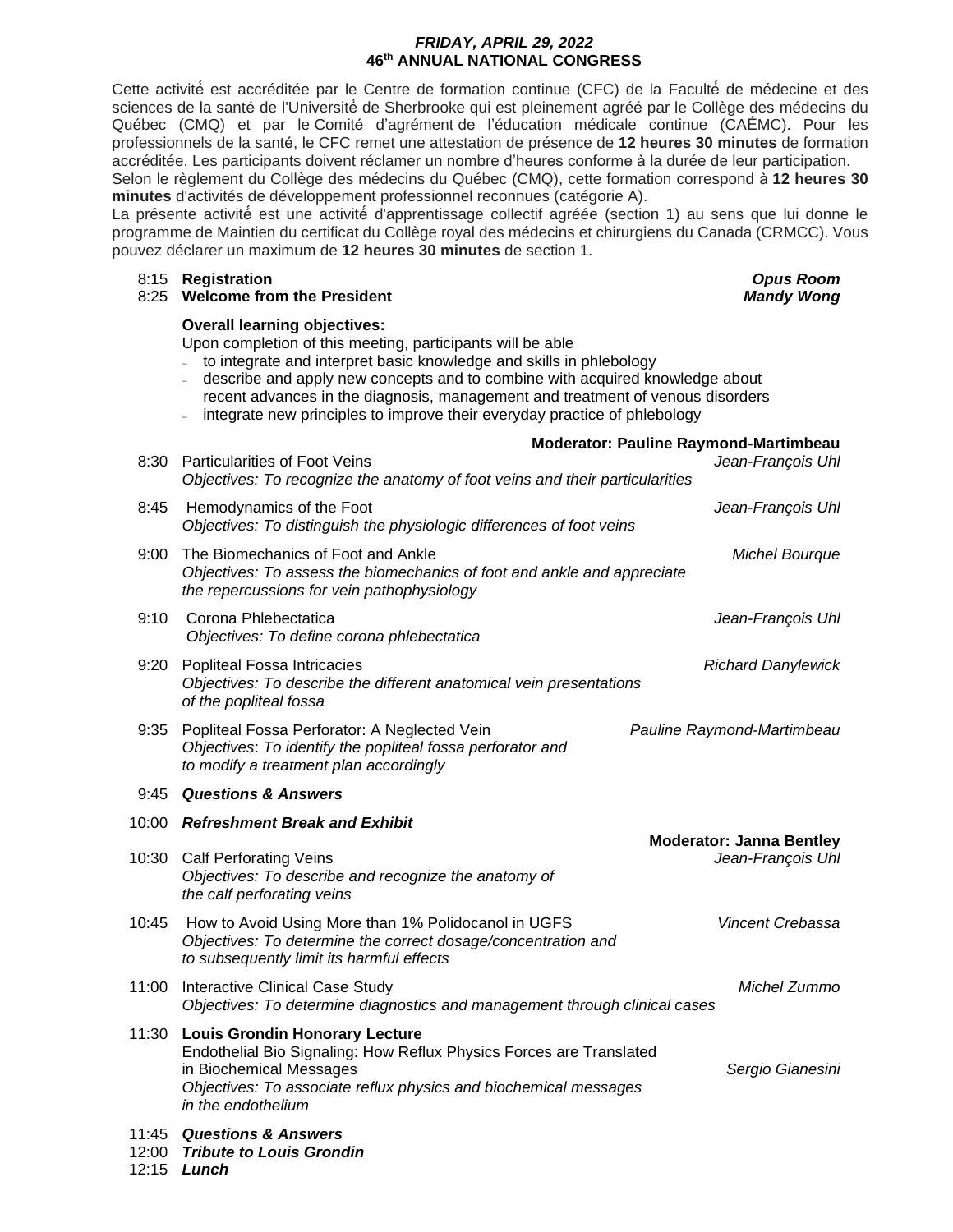### *FRIDAY, APRIL 29, 2022*

# **46th ANNUAL NATIONAL CONGRESS**

|      |                                                                                                                                                                                | <b>Moderator: Mandy Wong</b>                 |
|------|--------------------------------------------------------------------------------------------------------------------------------------------------------------------------------|----------------------------------------------|
| 1:30 | Treatment Options for the Small Saphenous Veins<br>Objectives: To select a management plan for small saphenous veins                                                           | Douglas Hill                                 |
| 1:40 | Unlocking the Anatomical Pitfalls of the Treatment of SSV using 3D Imaging<br>Objectives: To expose and use ultrasound with 3D imaging and its effect<br>on evaluating anatomy | Mario Sica                                   |
| 1:55 | Redefining Perforator Vein Incompetence<br>Objectives: To restate perforator vein incompetence with new concepts                                                               | Sergio Gianesini                             |
| 2:10 | Role of Epidermal Growth Factor in Treating Venous Ulcers<br>Objectives: To describe and use a novel treatment option for venous ulcers<br>with epidermal growth factor        | Shoaib Padaria                               |
| 2:20 | <b>Compression and Peripheral Arterial Disease</b><br>Objectives: To distinguish the appropriate compression<br>when arterial disease is present                               | Lorena Grillo                                |
| 2:35 | Duplex Ultrasound by its Own in "Pelvic Venous Disorders": Insights<br>Objectives: To describe the advantages of imaging pelvic venous<br>disease with ultrasound              | Wassila Taha                                 |
|      |                                                                                                                                                                                | <b>Moderator: Pauline Raymond-Martimbeau</b> |
| 2:50 | <b>Round Table</b><br>How and When to Treat the Small Saphenous Vein Extension?<br>P.L. Antignani, J. Bentley, V. Crebassa, R. Danylewick, S. Gianesini, M. Josnin             | J.F. Uhl, M. Wong                            |
|      | Objectives: To compare treatment options for small saphenous vein extension<br>and to choose which is best                                                                     |                                              |
| 3:05 | <b>Questions &amp; Answers</b>                                                                                                                                                 |                                              |
| 3:15 | <b>Refreshment Break and Exhibit</b>                                                                                                                                           | <b>Moderator: Douglas Hill</b>               |

|      | 3:45 Compression Therapy and Advanced Wound Management in Venous Ulcers                                                                                     |                          |
|------|-------------------------------------------------------------------------------------------------------------------------------------------------------------|--------------------------|
|      |                                                                                                                                                             | Javier Gallegos Serralde |
|      | Objectives: To report the effects of compression on venous ulcer<br>wound management                                                                        |                          |
| 4:00 | Low Level Laser Technology in Ulcer Treatment<br>Objectives: To resort to low level laser for ulcer treatment and to explain<br><i>its positive effects</i> | Lorena Grillo            |
| 4:15 | Duplex Ultrasound in Patients with Venous Ulcers: "State of Art"<br>Objectives: To use duplex ultrasound to assess venous ulcer                             | Wassila Taha             |
| 4:30 | Medicolegal Aspect in Phlebology: 2022 update<br>Objectives: To apply medicolegal aspects in phlebology practice and<br>to recognize new updates            | Jean-Luc Dupuis          |
| 4:45 | <b>Questions &amp; Answers</b>                                                                                                                              |                          |
| 5:00 | <b>General Assembly</b>                                                                                                                                     |                          |

Board of Directors' Election - All participants are invited

5:30 *Adjourn*

Only Members may vote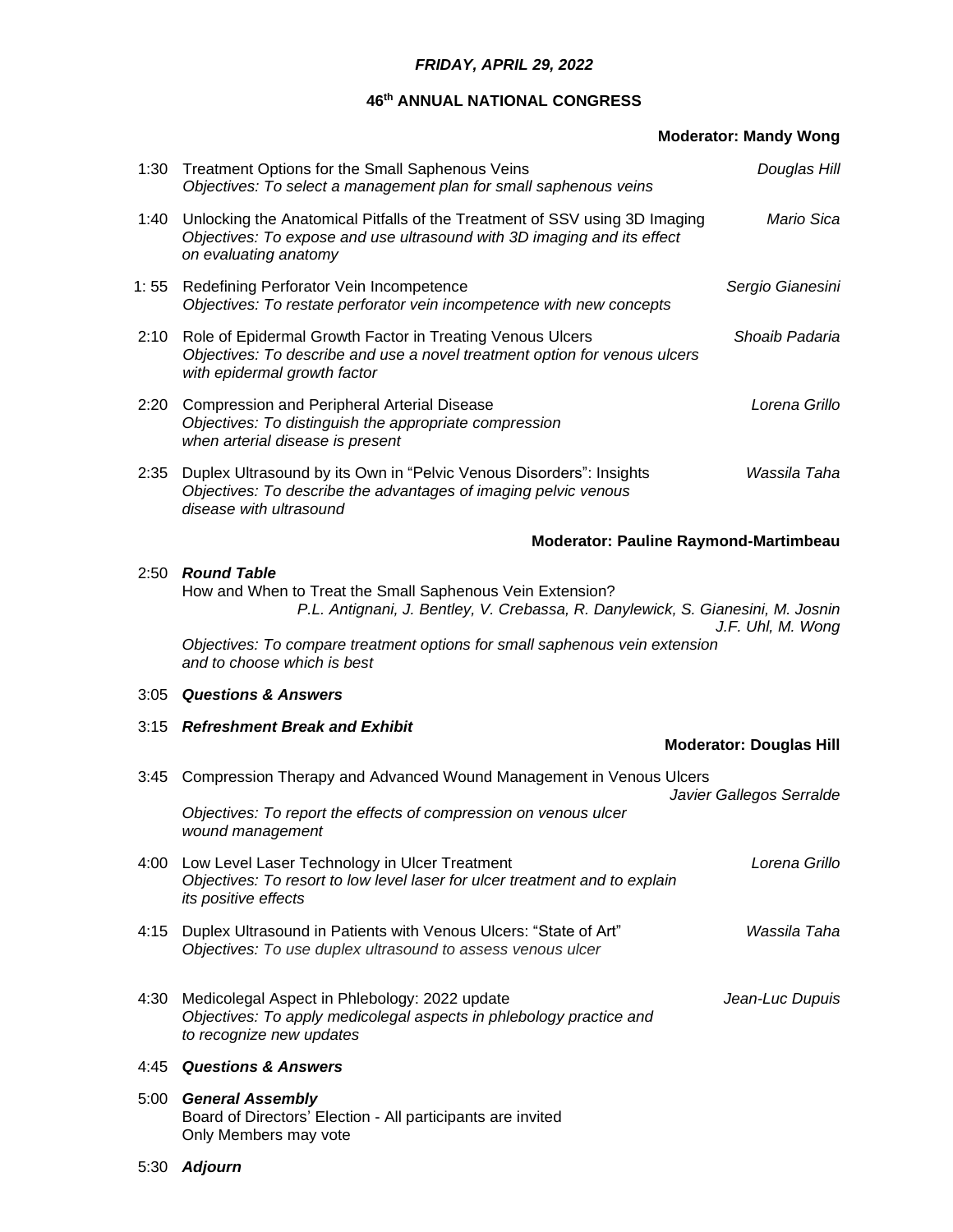# *SATURDAY, APRIL 30, 2022*

# **46th ANNUAL NATIONAL CONGRESS**

| 8:25  | Welcome<br><b>Janna Bentley</b>                                                                                                                                                            |                              |
|-------|--------------------------------------------------------------------------------------------------------------------------------------------------------------------------------------------|------------------------------|
|       | Moderator: Pauline Raymond-Martimbeau                                                                                                                                                      |                              |
| 8:30  | Treatment of Saphenous Vein with Liquid Sclerosant<br>Objectives: To choose liquid sclerosant for the treatment of saphenous vein<br>and to describe its advantages                        | Douglas Hill                 |
| 8:40  | Foam Sclerotherapy of the Large Saphenous Varicose Veins: Pros and Cons                                                                                                                    | Pier Luigi Antignani         |
|       | Objectives: To list the pros and cons of foam sclerotherapy used to treat<br>large saphenous veins                                                                                         |                              |
| 8:55  | UGFS: No Vein Too Large<br>Objectives: To propose treatment options with ultrasound guided foam<br>sclerotherapy when large veins are present                                              | Chris Pittman                |
| 9:10  | Differential Diagnostic Means of Ascending or Descending Theories<br>Objectives: To differentiate the ascending and descending theories<br>in phlebology                                   | Vincent Crebassa             |
| 9:25  | Management of Tributaries after Treatment of a Saphenous Trunk: When and How                                                                                                               | Matthieu Josnin              |
|       | Objectives: To recommend treatment options when saphenous trunks<br>have been treated                                                                                                      |                              |
| 9:40  | Aesthetic Care as an Allied on Functional Treatment for Varicose Veins<br>Objectives: To design a treatment plan taking into account aesthetics                                            | <b>Anelise Rodrigues</b>     |
| 9:50  | <b>Questions &amp; Answers</b>                                                                                                                                                             |                              |
|       | 10:00 Refreshment Break and Exhibit                                                                                                                                                        |                              |
|       |                                                                                                                                                                                            | <b>Moderator: Mandy Wong</b> |
| 10:30 | Thromboprophylaxis for Superficial Venous Procedures<br>Objectives: To recognize the indications for procedure prophylaxis:<br>superficial veins                                           | Mandy Wong                   |
| 10:40 | Similarities and Controversies Global Guidelines for Varicose Veins<br>Periprocedural Thromboprophylaxis<br>Objectives: To recognize the indications for procedure prophylaxis: guidelines | Sergio Gianesini             |
| 10:55 | Can We Avoid the Post Thrombotic Syndrome<br>Objectives: To predict the consequences of thrombophlebitis and<br>to describe management plans to avoid post thrombotic syndrome             | Pier Luigi Antignani         |
| 11:10 | Prophylaxis and Treatment of DVT During Pregnancy and Postpartum Period<br>Objectives: To recommend a treatment plan for deep venous thrombosis<br>in pregnancy and postpartum period      | Shoaib Padaria               |
| 11:25 | <b>Interactive Clinical Case Study</b><br>Objectives: To determine diagnostics and management through clinical cases                                                                       | Michel Zummo                 |
| 11:35 | <b>UGFS: No Vein Too Small</b><br>Objectives: To propose treatment options with ultrasound guided foam<br>sclerotherapy when small veins are present                                       | Chris Pittman                |
| 11:50 | Options for Treatment of Reticular Veins and Telangiectasia<br>Objectives: To cite and critically compare treatment options for<br>reticular veins and telangiectasia                      | Mandy Wong                   |
| 12:00 | <b>Questions &amp; Answers</b>                                                                                                                                                             |                              |

12:15 *Lunch*